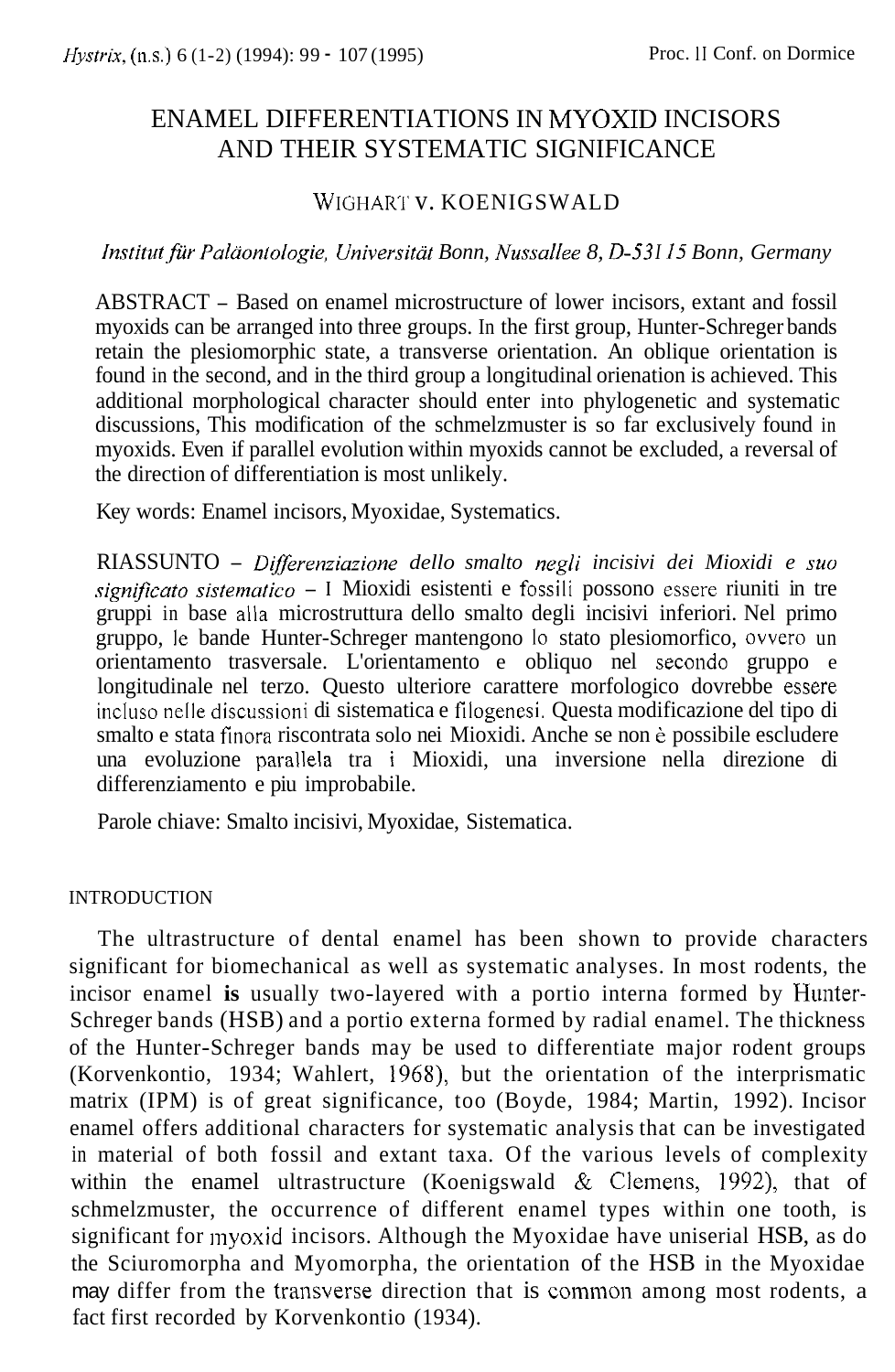## **RESULTS**

Koenigswald (1993) investigated several fossil and recent Myoxidae including Selevinia (Table 1) and grouped them according to the modified schmelzmuster of the lower incisors. Since extensive descriptions and SEM-micrographs are presented there, only a brief summary will be given here.

## SCHMELZMUSTER OF INCISORS IN RODENTS **AS AN** OUTGROUP

The schinelzinuster of the incisors of a wide range of rodents was investigated in order to specify the plesiomorphic character state for myoxids. In the Sciuromorpha and in myoinorph rodents the portio interna consists of uniserial HSB that are transversely oriented. The interprismatic matrix (IPM) is parallel to the prisms or at an angle to them in more derived taxa. In highly derived stages the IPM is at right angles to thc layers of decussating prisms and reinforces a third direction; such a condition occurs in the Muridae (sensu latu). The outer layer, the portio externa, is formed by radial enamel in which all prisms are parallel and rise apically; the IPM is mostly at an right angles to the prisms. The outermost part of the portio externa may be formed by a fairly thin layer of prismless enamel, termed Plex by Martin (1992); it normally carries the pigmentation of the enamel (Dotsch & Koenigswald, 1978).

The schmelzmuster of lower and upper incisors is identical in all but the highly derived stage. If differences occur, the upper incisors tend to be more conservative (Fig. 1).



Fig. 1 - Micrograph of cross-section of the upper incisor of *Graphiurus murimus* [KOF 1536] with uniserial Huntcr Schreger bands parallcl to the occlusal surfacc. Most myoxids retain this orientation in the upper incisors. Bar equals  $30 \mu m$ . ED.I = Enamel dentine junction.

Variations of this plesiomorphic schmelzmuster were found in *Marmota* where the HSB change in thickness (Koenigswald, 1990).

Several rodent lineages have convcrgently modified the orientation of HSB of lower incisors. **In** the Rhizomyidae *(Tachyarycles),* Spalacidae *(Spalax),*  Myospalacinae *(Myospnlax* and *Prosiphneus)* the HSB, seen in tangential view, rise from both sides apically and show an anticline in the middle (Korvenkontio, 1934: Koenigswald, 1993). In contrast the Dipodoidea *(Allactaga, Alactagulus, Jaculus* and *Pygeretmus*) show vertical HSB without a central anticline;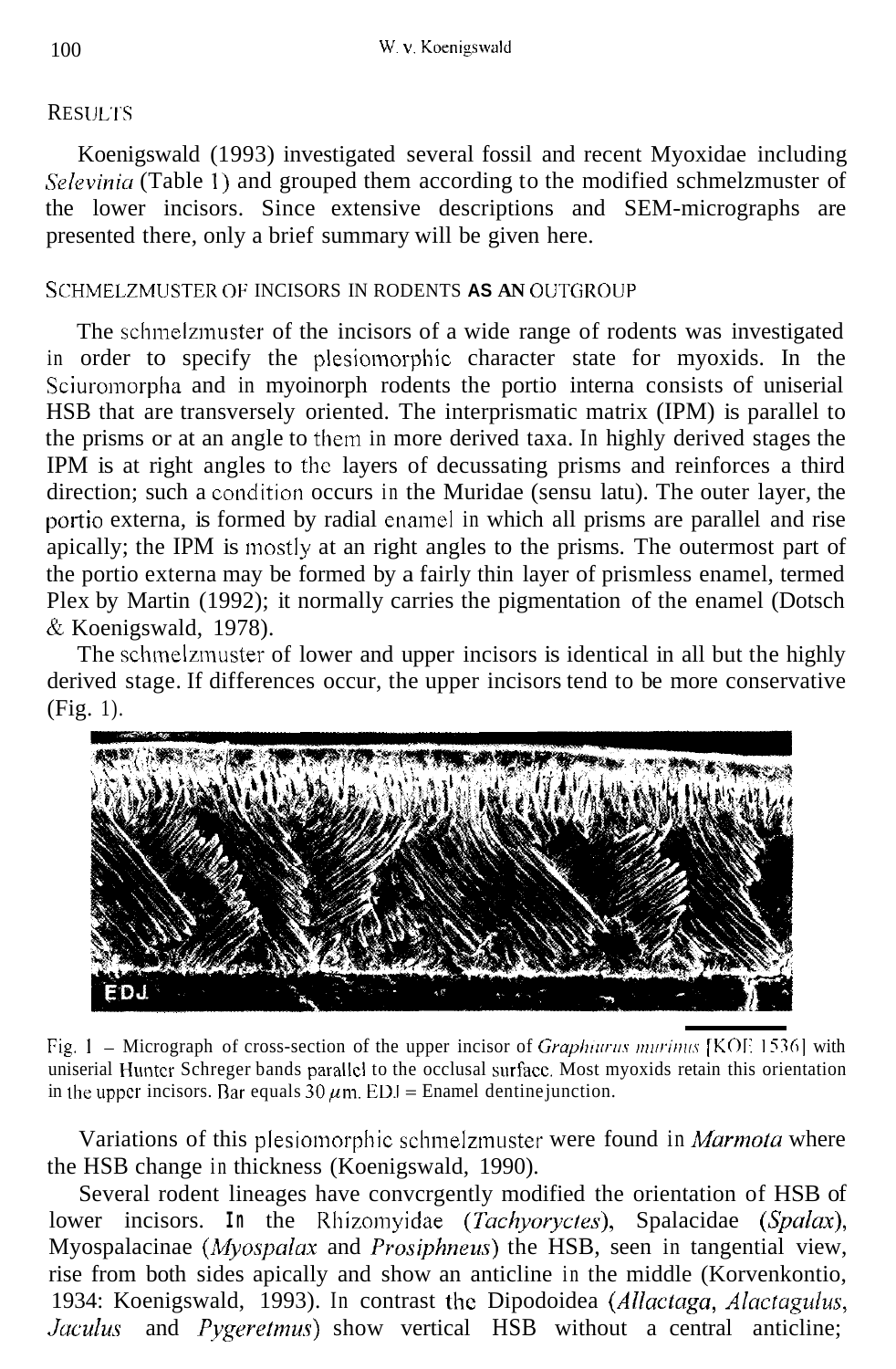| KOE 1557 det B. Friege eer av NHMB                                                                                                                                       | $\frac{1}{2}$ | $1.11$ . The second contract of $1.007$ |
|--------------------------------------------------------------------------------------------------------------------------------------------------------------------------|---------------|-----------------------------------------|
|                                                                                                                                                                          |               | University, Moscow, Russia.             |
| Aaturkunde, Stuttgart, Germany; ZPP = Paleozoological Institute of the Polish Academy of Science, Warsaw, Poland; ZMM = Zoologisches Museum of the Lomonosov             |               |                                         |
| Enamel collection Koenigswald, Institute of Paleontology, Bonn, Germany; SMF = Senckenberg Museum: Frankfurt a.M Germany; SMNS = Staatliches Museum fur                  |               |                                         |
| matcrial came from: NHMB = Naturhistorisches Museum Basel, Switzerland; BSPM = Bayerische Staatssammlung fur Hist. Geol. u. Paläontologie, Munich, Germany: KOE =        |               |                                         |
| Tab. 1 - Myoxid taxa investigated for this study: The material was determined (det.) and dedicated (ded.) by many helpfull colleagues. Abbreviations for collections the |               |                                         |
|                                                                                                                                                                          |               |                                         |

| Anthracoglis niarmoi Engesser 1983,                                                            | upper Miocene, Bacinello VI.                                                                                   | KOE 1557 det. B. Engesser ex NHMB          |
|------------------------------------------------------------------------------------------------|----------------------------------------------------------------------------------------------------------------|--------------------------------------------|
| promys nitedula, (Pallas 1778).                                                                | extant, Kleinalm, Niedere, Tauern, Austria                                                                     | KOE 923 ex Col. Niethammer 1227            |
| Tryomys nitedula (Pallas 1778),                                                                | extant, Jugoslawia,                                                                                            | KOE 1504 ex SMF19 791                      |
|                                                                                                | upper Plesitocene or Holocene, Pen Majol (Mallorca)                                                            | KOE 1002, det. H. de Bruijn                |
| štiomys ( <b>Hypnonys</b> )sp.,<br>štiomys (Maltamys) gollcheri (Bruijn 1966);                 | Pleistocene, Mnaidra Gap, Malta,                                                                               | KOE 999 det. H. de Bruijn                  |
| Litomys (Maltamys) wiedincitensis Zammit Maempel & Bruijn 1982,                                | Pleistocene, (Leithia-castei-Stufe), Ghar-Dalam-Cave Malta,                                                    | KOE 1505 leg. G. Storch 1970               |
| lliomys (Tyrrhenoglis) majori Engesser 1976,                                                   | upper Pliocene, Capo Figari (Sardinia),                                                                        | KOE 1559 det. B Engesser ex NHMB           |
| Iliomys quercinus (L. 1766),                                                                   | extant                                                                                                         | KOE 961 ex Slg J Niethammer                |
| Iliomys quercinus (L. 1766),                                                                   | extant, Trier/Mosel,                                                                                           | KOE 966 ex Col. J. Niethammer              |
| Gliravus sp.                                                                                   | Oligocene, Le Bretou (MN 32),                                                                                  | KOE 1639 det. J.L.Hartenberger             |
| Glirulus japonicus (Schinz 1845),                                                              | extant, Japan,                                                                                                 | KOE 1500, Shusaku Minato ded               |
| Graphiurus murimus (Desmarest 1822),                                                           | Kanyawara, extant                                                                                              | KOE 1536 ex SMNS 26323                     |
| Graphiurus sp.,                                                                                | Rietfontein/Windhock,                                                                                          | KOE 963 ex Col. J. Niethammer              |
| Muscardinus avellanarius (L. 1758).                                                            | extant,                                                                                                        | KOE 962 ex Col. J. Niethammer              |
| Muscardinus avellanarius (L. 1758).                                                            | extant, Mosel,                                                                                                 | KOE 965 Col. J. Niethammer                 |
| licrodyromys miocaenicus Baudelot 1965,                                                        | Miocene (MN 6), Sansan                                                                                         | KOE 1558 det. B. Engesser ex NHMB          |
| <i>liodyromys aegercii</i> Baudelot 1972,                                                      | Miocene (MN 6), Steinberg/Nordlinger Ries,                                                                     | KOE 995, 1560 ex BSPM 1970 XVIII           |
| Miodyromys biradicultw Mayr 1979,                                                              | Miocenc (MN4), Petersbuch 2, Frankische Alb,                                                                   | KOE 1550, 1563 ex BSPM                     |
| Ayomimus qafzensis Haas 1973,                                                                  | upper Pleistocene, Qafze, Layer 17, Israel,                                                                    | KOE 1539, det. E. Tchernov                 |
| Myomimus roachi (Bate 1937),                                                                   | extant, Edirne/Turkey,                                                                                         | KOE 1503 ex SMF 77286                      |
| hyomimus roachi (Bate 1937),                                                                   | upper Pleistocene, Hayonim Cave, Layer B, Israel,                                                              | KOE 1538, det. E. Tchernov                 |
| Myoxus glis (L. 1766),                                                                         | extant, Tübingen                                                                                               | KOE 35                                     |
| 'Peridyromys brailloni" (Thaler 1966),                                                         | Petersbuch 2, Fränkische Alb, Miocene (MN4),                                                                   | KOE 1549, 1562 ex BSPM                     |
| Plioselevinia gromovi Sulitnski 1962,<br>Šelevinia betpakdalaensis Belosludov & Rashanov 1938; | Pliocene, Weze/Poland                                                                                          | KOE 994 ex ZPP M.Z. VIII. Vm - 328/1       |
|                                                                                                | extant, Kazakhstan, Karagandinskaia obl. Ulutau,                                                               | KOE 912 ex ZMM S-110990 leg. 1 Stogov 1977 |
| Selevinia betpakdalaensis Belosludov & Bashanov 1938;                                          | rezent, Kazakhstan, Dzherkazganskaia obl. 40 km S of Karsakpai, KOE 913 ex ZMM S-145124, leg. I Stogov 09.1977 |                                            |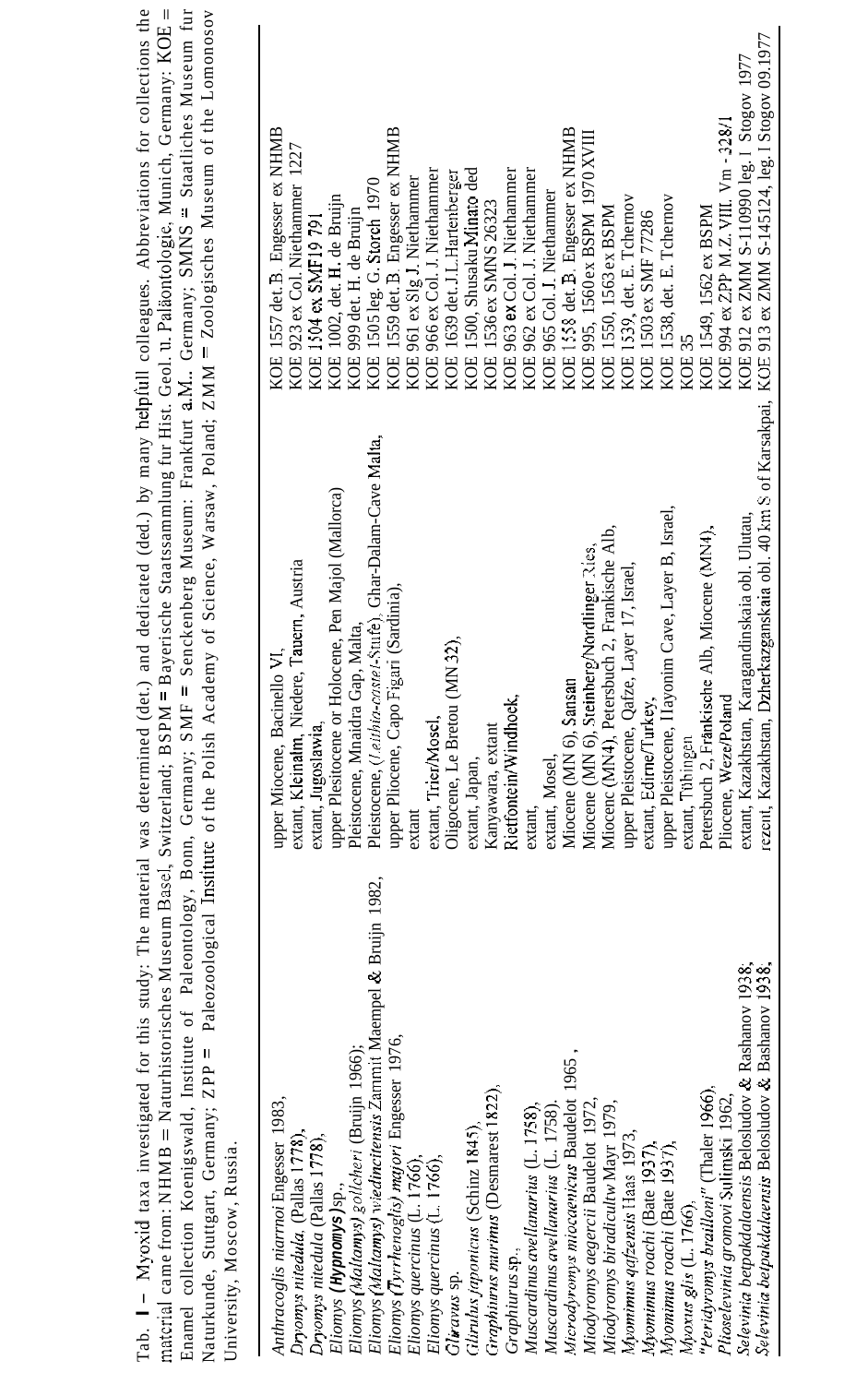in a transverse section the HSB are aligned like a fan (Koenigswald, 1993); the 1P is always at an angle to the prisms. Vertical HSB were found in Eomyidae as well, but here they appear in transverse section to be folded or angled (Wahlert  $\&$ Koenigswald, 1985).



Fig. 2 - Micrograph of a cross-section of the lower incisor of *Myoxus glis* [KOE **351** with uniserial Hunter Schreger bands almost parallel to the occlusal surface. This is characteristic for group I. The transverse orientation is shared with most rodents and regarded as the least derived character stage. Bar equals  $30 \mu$ m. EDJ = Enamel dentine junction.

The various groups preserve radial enamel in the portio externa even if the orientation of the HSB is modified.

This short survey indicates that within a few rodent groups the orientation of the HSB has been modified in different ways, but no obvious correlation of these modifications can be found either to a specific diet or to a predominant activity like borrowing.

The modifications of the schinelzmuster in the Myoxidae are described according to three groups of significantly different orientation of the HSB.

## FIRST MYOXID GROUP

The extant *Myoxus glis, Glirulus japonicus,* and the Oligocene *Gliravus* sp. share a uniform schmelzmuster. In the lower incisors the portio interna is of transversely oriented, uniserial HSB (Fig. 2). Only in the middle, between the inesial and lateral sides, are the HSB slightly inclined. The IPM is parallel to the prisms. The prisms change direction abruptly where they turn into the radial enamel of the portio externa, and the prisms disappear within the Plex, which is very thick in these genera.

The upper incisors retain the strict transverse orientation of the HSB. The radial enamel of the portio externa is only visible in the innermost part of this layer. The main part of this layer is formed by a Plex.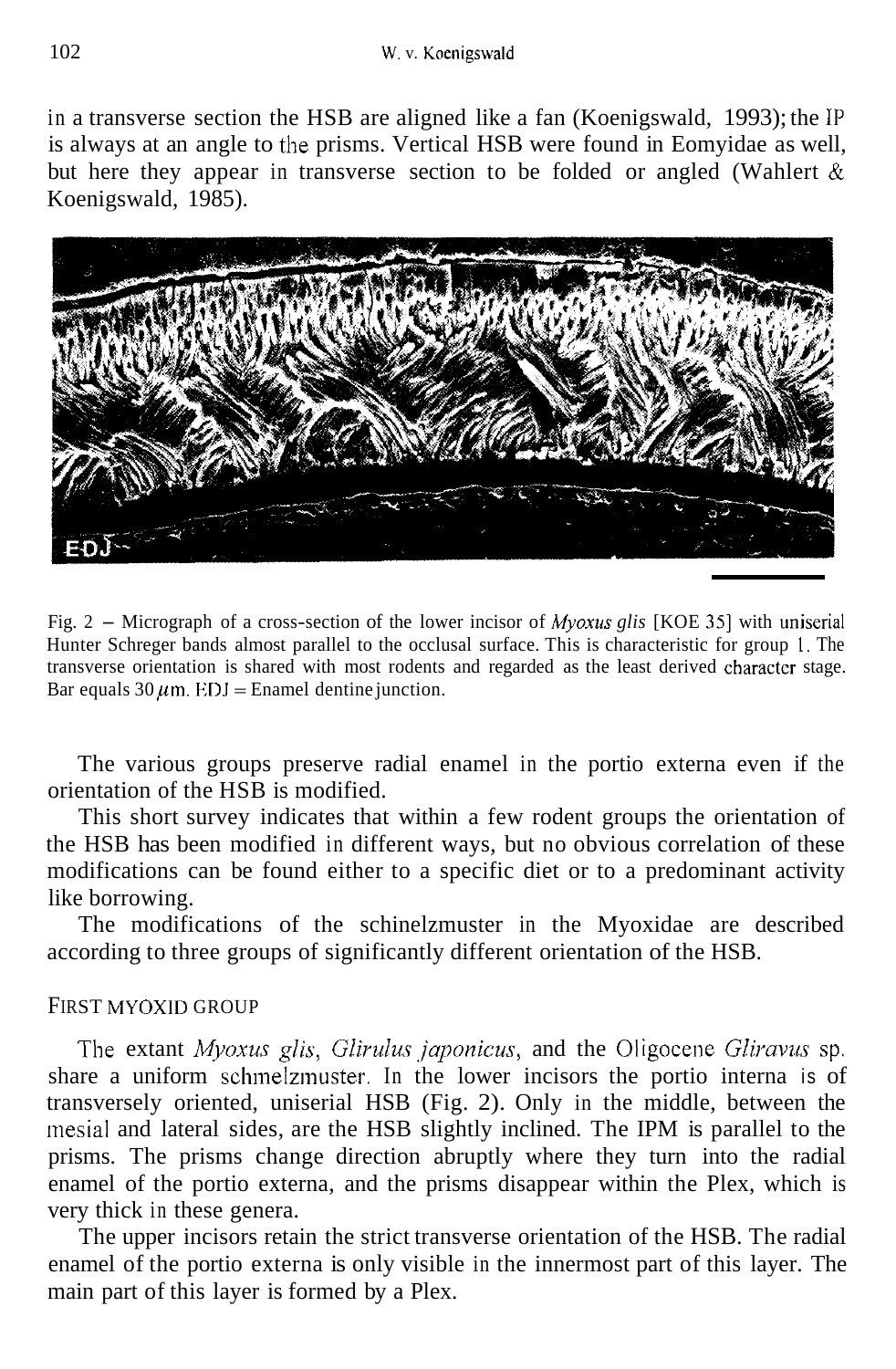## SECOND MYOXID GROUP

This group contains *Anthracoglis marinoi, Dryomys nitedula, Eliomys quercinus, Eliomys (Hypnomys)* sp., *Eliomys (Maltamys) gollcheri, Eliomys (Maltamys) wiedincitensis, Eliomys (Tyrrhenoglis) majori, Leithia melitensis, Microdyromys miocaenicus, and "Peridyromys" brailloni. The schmelzmuster of* the lower incisors is characterized by diagonally oriented HSB in the portio interna (Fig.  $3$ ). They rise from the lateral to the mesial side with about  $45^\circ$  to the longitudinal axis of the tooth. The IPM is parallel to the prisms. The portio externa is formed by a well developed prismatic enamel. The orientation of the prisms is not quite apical as in radial enamel; instead, the prisms are rotated laterally and retain the right angle to the rotated HSB. In contrast to the portio interna, the IPM is at right angles to the prisms within the portio externa. **A** Plex is very thin or missing.

The upper incisors retain an unmodified schmelzmuster with transversely oriented HSB and radial enamel.



Fig. 3 - Micrograph of a cross-section of the lower incisor of *Drvomys nitedula* [KOE 963] with uniserial **IISB** intersecting the cross-section wit about  $45^{\circ}$  typical for group 2. Bar equals 30  $\mu$ m.



with longitudinally oriented uniserial HSB in the portio interna. This is typical for the most derived group, group 3. Close to the EDJ, the interprismatic matrix forms an angle with the prisms. Thc portio externa is formed by tangential enamel Bar equal 30 I, Is  $H \mu m$ . EDJ = Enamel dentine junction.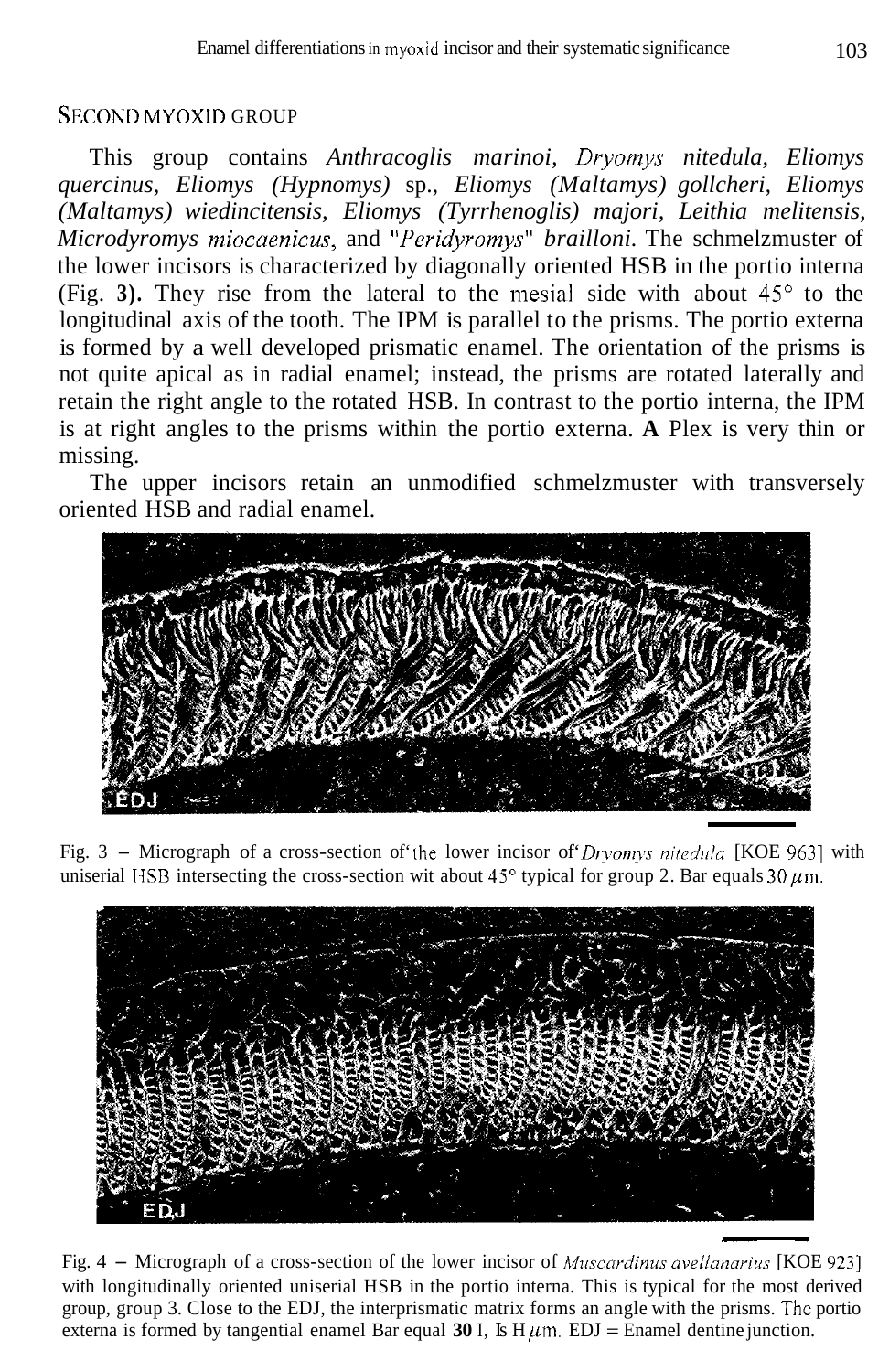#### THIKD MYOXlD CROUP

Of the taxa studied the following species belong to this group: *Craphiurus Inurinus, Graphiurus sp., Miodyronzys aegercii, Miodyromys biradiculus, Muscardinus avellanarius, Myonzinius qafzensis,* Myoinimus *roachi, Plioselevinia gromovi,* and *Selevinia betpakdalaensis.* The schmelzmuster of the lower incisors is characterized by a strictly longitudinal orientation of the HSB within the portio interna (Fig. 4). While prisms of one band rise apically, those of the neighboring bands descend. The IPM is basically parallel to the prisms but a distinctive inner zone with IPM at an angle is present in most genera. The portio externa is formed by tangential enamel with prisms directed mesially and thus retaining a right angle to the prisms of the portio interna. A Plex, if present, is very thin.

The upper incisors retain the unmodified schmelzmuster as in the second group.

## **DISCUSSION**

In comparison to other rodents the tendency to rotate the HSB within the portio interna while retaining a consistent angular relationship with prisms of the portio externa is a synapoinorphic character for Myoxidae including *Selevinia,* which was previously regarded as an independent family.

Within the Myoxidae the three groups that are distinguished by the schmelzmuster of the lower incisors are not identical with the subfamilies proposed by Bruijn (1966, 1967) or Daams (1981) based on the molar morphology or those by Wahlert et al. (1993) based on cranial foramina. However, these systems disagree with each other as well.

Therefore the question must be asked: Are these three groups, defined by the schinelzmuster, phylogenetic clades or evolutionary grades? The direction of modification is obvious; according to outgroup comparison with other rodents, we can assume that transversely oriented HSB and radial enamel form the basic schinelzmuster. Therefore the three groups distinguished may be regarded as grades with an increasing rotation of the schmelzmuster.

In addition, the least derived myoxid group, which contains *Gliravus, Glirulus,*  and *Myoxus,* is Characterized by a thick Plex as a synapomorphy. According to the schmelzmuster *Muscardinus* does not fit into this group, even if cranial forainina indicate such a relationship (Wahlert et al., 1993). Several characters found in soft tissues indicate a highly derived position of *Muscardinus* that is very different from *Myoxus* (Bugge, 1985; Kratochvil, 1973; Vorontzov, 1967).

For the second group with diagonal HSB no proper synapomorphy has yet been found, and therefore it could be a transitional evolutionary grade towards the third *c* group. However, it is striking that in the material investigated no transitional forms between the first and the second as well as between the second and the third groups were found. The systematic significance of this character is demonstrated by the fact that all taxa studied of the Eliomys-group (Meulen & Bruijn, 1982) belong to this one group. *Eliomys* and *Dryomys* are united by the arrangement of cranial foramina (Wahlert et al., 1993).

The third group is very uniform with longitudinally oriented HSB and the tangential enamel in the portio externa. Slight differences are found in the extend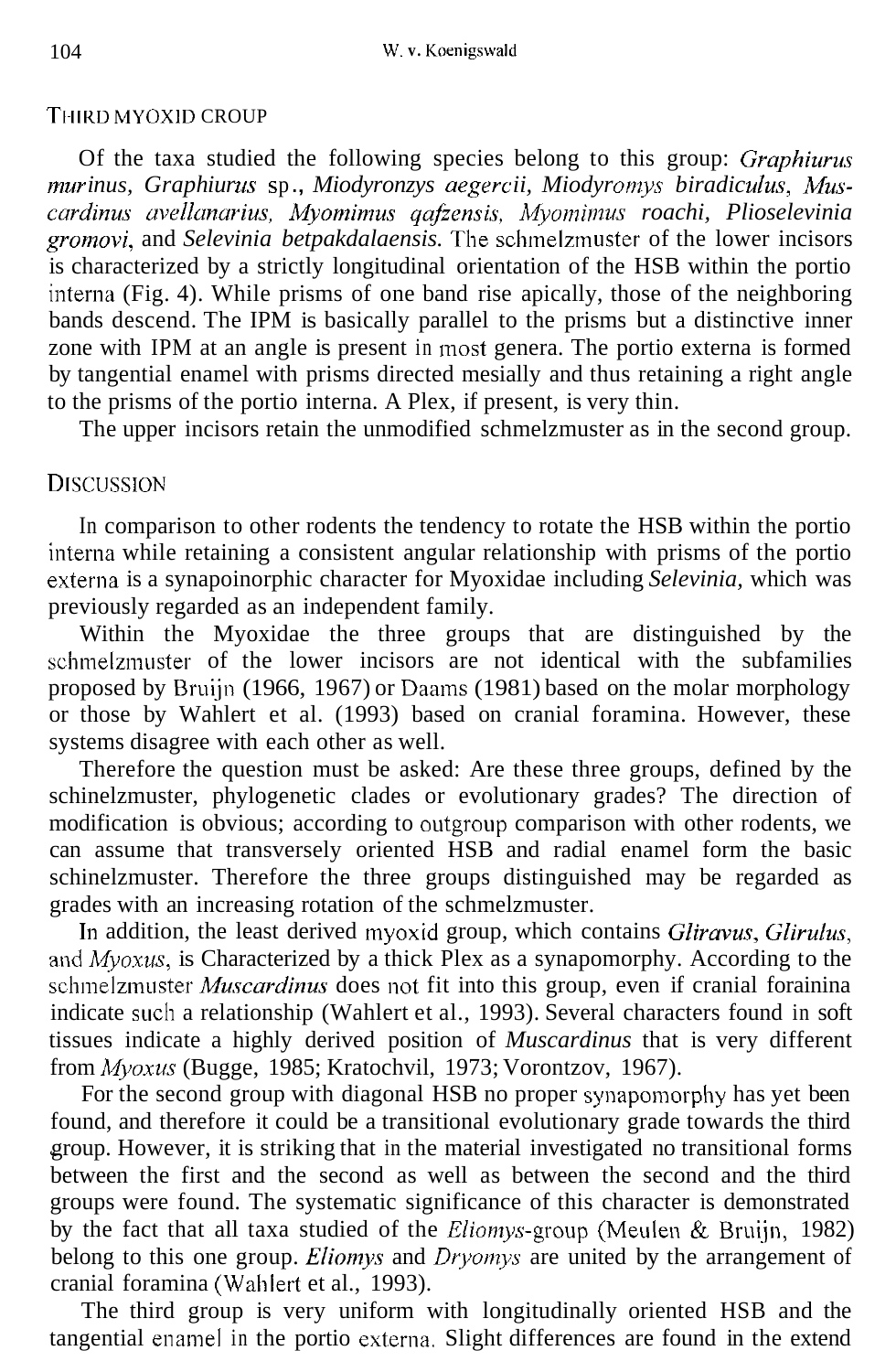of an inner zone with IPM oriented at an angle to the prisms. Even if the third group is only a grade but not a clade, some important phylogenetic information is obvious from the schmelzmuster. At least in this character the genera within this group, *Graphiuvus, Miodyromys, Muscardinus, Myornimus, Plioseleviniu,* and *Selevinia,* are highly derived. The presence of this derived condition in *Miod'romys* from the Miocene MN6 indicates the great antiquity of this schmelzmuster. It is noteworthy that *Graphiurus* fits very well into this group with a highly derived schmelzmuster.



Fig. *5* - Grouping of fossil and extant myoxids according to the transverse, diagonal or longitudinal orientation of the Hunter-Schrcger bands (HSB) in the lower incisors.

The idea to exclude *Graphiurus* from the Myoxidae as proposed by Vianey-Liaud & Jaeger (1993) and discussed by Storch (1995) is not supported by the structure of the enamel. On the contrary, *Graphiurus* shares a highly derived schmelzmuster with group *3* among the Myoxidae which is not known from any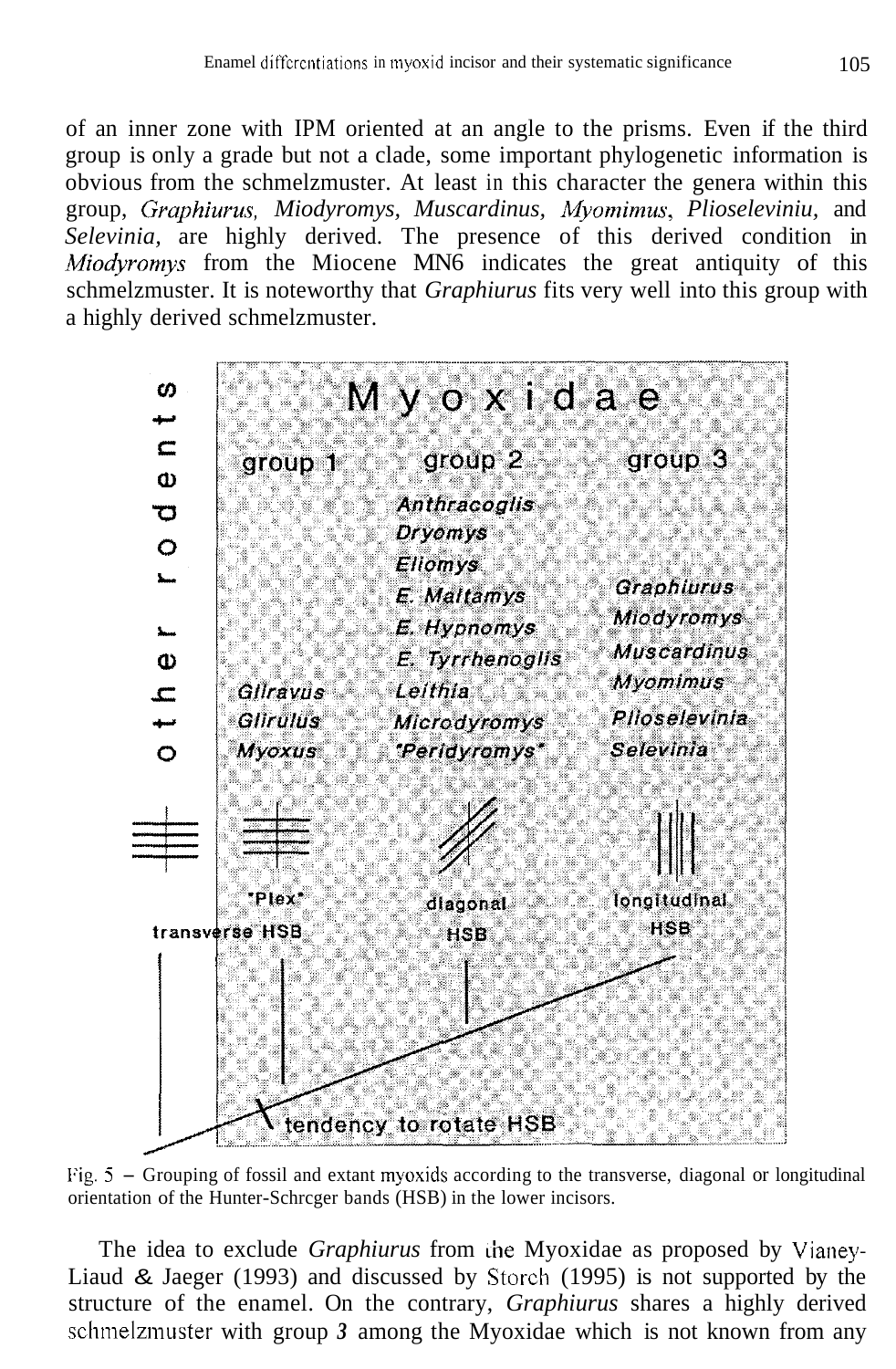other rodent outside this group. *Anonzalurus,* which is discussed as the most likely sister group of *Graphiurus,* definitely has transverse HSB (Korvenkontio, 1934) and does not show any tendency to modify this plesiomorphic character in the direction of *Graphiurus.* 

With the expectation of some degree of parallel evolution within the Myoxidae in molar morphology, in schmelzmuster, and perhaps in cranial foramina, I think it is much to early to transfer the three groups based on the schmelzmuster into specific systematic taxa. The aim of this paper is not to solve systematic problems by the analysis of the enamel only, but to draw attention to an additional character which can be checked out in fossil and recent material and which has a very clearly defined direction of evolution. Even if the schmelzmuster represents only grades, it would be very helpful since no genus from the first or second group should be derived from the third one. Therefore, the analysis of the highly diverse schmelzmuster in Myoxidae will contribute significantly to the systematic understanding of the this family as soon as the majority of the fossil genera are available for detailed inspection.

#### REFERENCES

- BOYDE, A. 1978. Development of the structure of the enamel of the incisor teeth in the three classical subordinal groups of the Rodentia. In: Butler, P.M. & Joysey, **K.A.**  (eds.). Development, function and evolution of teeth. London, New York, San Francisco, pp. 43-58.
- BRUIJN. H. DE 1966. On the Pleistocene Gliridae (Mammalia, Rodentia) from Malta and Mallorca. Kon. Ned. Akad. Wetensch. Proc. B. 69/4: 481-496.
- BRUIJN, H. DE 1967. Gliridae, Sciuridae y Eomyidae (Rodentia, Mammalia) miocenos de Calatayud (Provincia de Zaragoza, Espana) y su relacion con la bioestratigrafia del area. Bol. Inst. Geol. **y** Min. Madrid 78: 188-365.
- BUGGE, J. 1985. Systematic value of the carotid arterial pattern in rodents. In: Lukett, W.P. & Hartenberger, J.L. (eds.) Evolutionary relationships among rodents: **A**  multidisciplinary analysis. New York: Plenum Press pp. 355-379.
- DAAMS, R. 1981. The dental pattern of the dormice *Dryomys, Myomimus, Microdyromys*, and *Peridyromys.* Utrecht Micropal. Bul. Sp. Publ. 3: 1-1 15.
- DOTSCH, C. & KOENIGSWALD, W.V. 1978. Zur Rotfarbung der Soricidenzahne. Z. **f.**  Saugetierkunde 43: 65-70, 4 Abb.
- KOENIGSWALD, W.V. 1990. Ein ungewtihnliches Schmelzmuster in den Schnei-dezahnen von *Murrmta* (Rodentia, Mammalia). N. Jb. Geol. Palaont. Abh. 190: 53-73.
- KOENICSWALD, **W.V.** 1993. Die Schmelzmuster in den Schneidezahnen der Gliroidea (Gliridae und Seleviniidae, Rodentia, Mammalia) und ihre systematische Bedeutung. Zeitschrift fur Saugetierkunde 58: 92-1 15.
- KOENICSWALD, W.V. & CLEMENS, W.A. 1992. Levels of complexity in the microstructure of mammalian enamel and their application in studies of systematics. Scanning Microscopy 6/1:195-218.
- KOKVENKONTIO, V.A. 1934. Mikroskopische Untersuchungen an Nagerincisiven unter Hinweis auf die Schmelzstruktur der Backenzahne. Ann. Zool. Soc. Zool.- Bot. Fennicae Vanamo 2, 1-274.
- KRATOCHVIL, J. 1973. Mannliche Sexualorgane und System der Gliridae (Rodentia). Acta Sci. Nat. Brno. NS 7/12: 1-52.
- MARTIN, T. 1992. Schmelzmikrostruktur in den Inzisiven von alt- und neuweltlichen